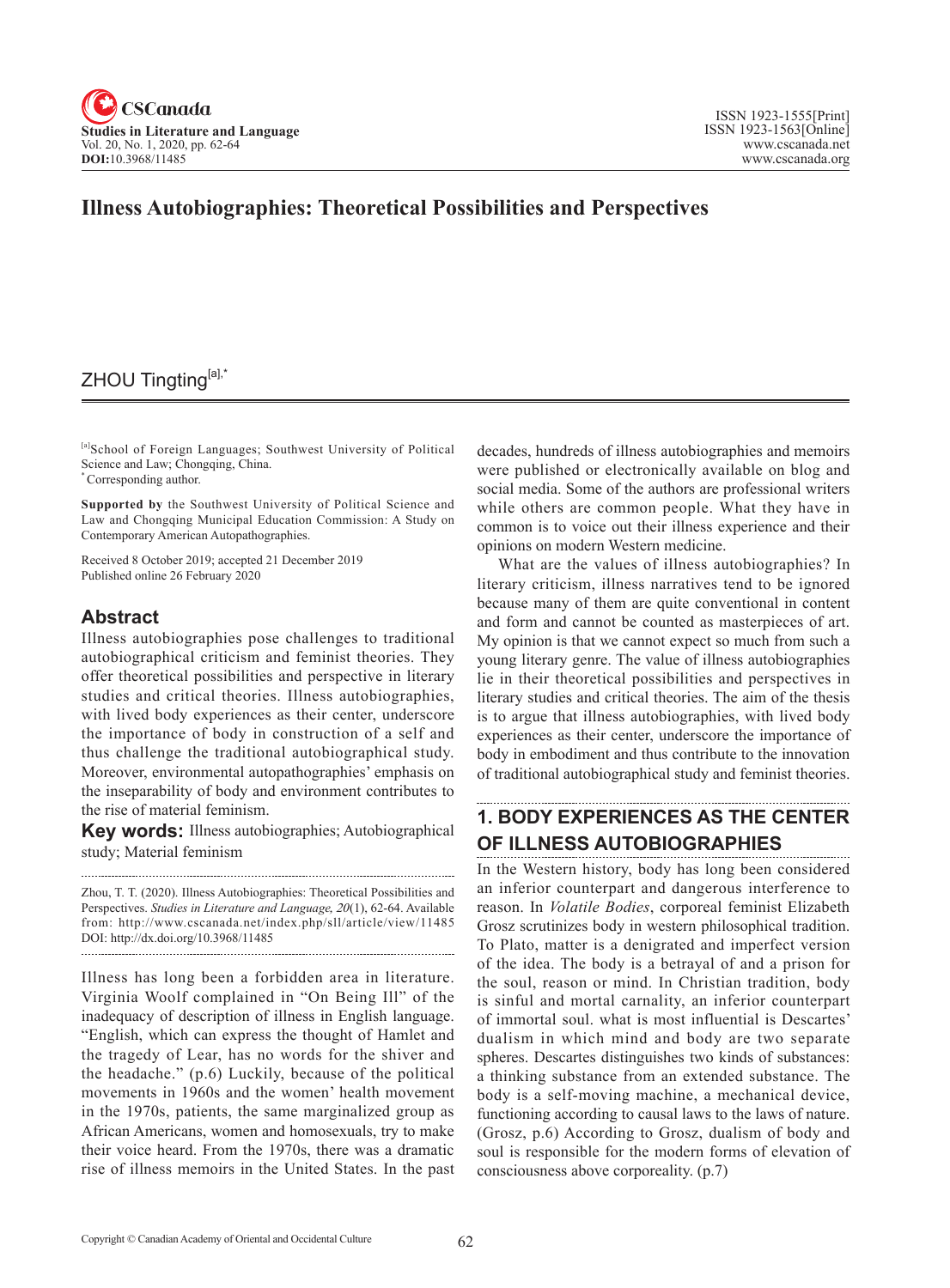Besides, the rise of modern Western medicine in the 18<sup>th</sup> century leads to a further marginalization of patients and silence of body's voice. Foucault says that with the birth of clinic, patients have been reduced to disease itself and lost subjectivity. In the clinic, "one is dealing with diseases that happen to be afflicting this or that disease; what is patient is the disease itself…which is not that of the patient". (p.59) Moreover, in the clinic, "the patient is the accident of his disease, the transitory object that it happens to have seized upon". (p.59) When the patient has been reduced to disease itself, he can no longer tell his body's stories because modern medicine diagnose the patient with symptoms instead of listening to his story. In this process, the voice of the patients, which indeed is the body's voice, has been silenced.

Illness autobiographies challenge the marginalization of body in western philosophy and by positioning the body experiences in the center of their narratives. Illness autobiographies are featured by their blunt representation of body experiences. When body gets ill and diminishes, People have to face up with body's pain and suffering and grapple with the question of life and death. In most illness autobiographies, the physical pain of the body and accompanying psychological sufferings have been honestly recorded.

Take the pain narratives as examples. Chronic pain, though not a fatal disease like cancer, crushes the sufferers' mind. When the French writer Alphone Daudet suffered from the form of neurosyphilis in the 1880s, he had to face up with the increasing pain and gradual paralysis in his last 12 years. He managed to keep notes on his pain and sufferings. These notes, later published as *In the Land of Pain,* honestly recorded the pain in his late years. He writes, "Varieties of pain. Sometimes, on the sole of the foot, an incision. A thin one, hair thin. Or a penknife stabbing away beneath the big toenail. The torture of 'the Boot'. Rats gnawing at the toes with very sharp teeth." (p.21) The detailed metaphorical description of pain experiences voice out the body's voice and the patient's suffering in a straightforward way. Daudet's modern successors are the pain narratives emerging in recent years like Melanie Thernstrom's *Pain Chronicles* (2010) and Lous Heshusius's *Chronic Pain: an Intimate and Critical Account* (2009)*.* 

#### **2 . I L L N E S S A U TO B I O G R A P H I E S ' CHALLENGE TO AUTOBIOGRAPHICAL STUDY**

The most distinctive attribute of illness autobiographies is their representation of an embodied self. This challenges the traditional opinions of autobiography criticism. Influenced by post-structuralism, critics doubt the existence of a Cartesian rational subject "I" in autobiographies. For example, citing Vico, Kierkegaard, and Nietzsche, Freud, Sprinker points out "self is constituted by a discourse that it never completely masters", and hence "autobiography, the inquiry of the self into its own origin and history, is always circumscribed by the limiting conditions of writing, of the production of a text". (p.342)

Paul Eakin thinks that the Cartesian rational subject is not a suitable model for the self-represented in the autobiographical discourse because "autobiography's 'I' refers to a person, to "a body living a human life" instead of "the bodiless 'thinking substance' of the Cartesian subject". (8) Illness autobiographies are the best counterexamples of the conception of the fictitious subject. What features illness autobiographies is the lived body experience and the embodied self. Just as Couser says, life writing about illness and disability"…foreground somatic experience in a new way by treating the body's form and function as fundamental constituents of identity". (p.12)

A lot of illness autobiographies touch on the narrators' disembodiment caused by physical ailments. Oliver Sacks, a neurological doctor, argues for the neural foundations of the self and calls for a "neurology of identity" (1985, p.xiv). Sacks finds Descartes' dualism of body and mind "absurd" because it fails to understand the inseparable relation between body and mind. Sacks used his own injury as an example to prove the relation. When he skied in the Mountains of Norway, his leg got severely injured. He could see his leg's movements, but he couldn't feel them at all. When he closed his eyes, he couldn't sense his leg too. (1984, p.50) Sacks points out the normal situation is that even if you close your eyes, you have no difficulty judging the movements of your body.(1984, p.50) Although the leg objectively, externally was still there; it had disappeared subjectively, internally. (1984, p.53) His own experience proves body is the foundation of self-identity. In normal condition, we are not aware the constitutive function of body in identity formation because body and mind are connected so closely. Only in extreme occasions when the link between body and mind is broken, can we sense the body's function in making the coherent self.

Similarly, Robert Murphy, using his own experience of becoming a quadriplegic, points out "the damage to the body causes diminution of the self" (p.93). The loss of the use of one's legs, or other vital function, is an infringement on the integrity of the mind, an assault on character, a vitiation of power (p.98). The body is incorporated into thought, into the very structure of the personality. Murphy quoted Sigmund Freud, Edmund Husserl, Merleau Ponty to prove the unity of body and mind. Besides, he used his own experience of disembodiment. Like Sacks, he no longer knew where his feet were. He also became emotionally detached from his body and he called his leg "the leg". As his situation became worse, he even feels his body has no use except support his head. (p.101)

These examples prove that self is not an abstract philosophical concept but inseparable from body. Just as